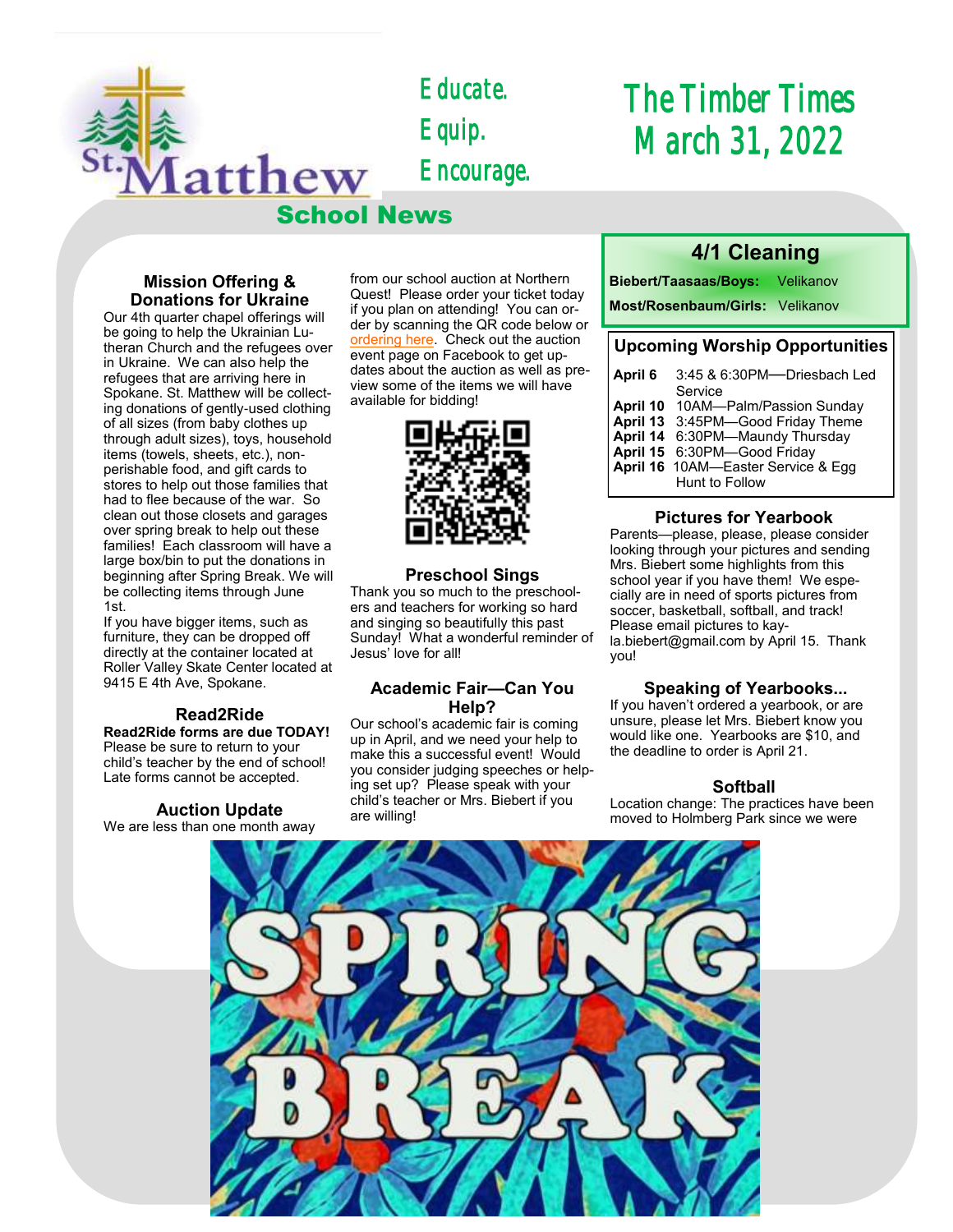able to reserve it for the times we needed! Thank you for being flexible with this change. Continue to check remind for weekly updates.

#### **Track**

Track will be starting recess practices shortly after spring break. The events that your child can participate in are: 50m, 100m, 200m, 400m, 800m, Mile, 400m relay, Mile relay, high jump, long jump, standing long jump, softball throw, football throw, and frisbee toss. Please start thinking about what your child will be participating in. Thank you for being patient while we are still figuring out details about the track meet.

## **Spring Break**

Spring Break is next week already! Please have a safe and enjoyable time away from school, and come back refreshed and ready to make the final push to the end of the year!!!

# **1 st Grade Teacher**

We are holding another call meeting after church this Sunday, April 3. Prayers that we are able to call a fitting candidate!

#### **Financial Aid Applications**

Last week I mentioned that financial aid applications will be ready April 15th; however, TADS finished configuration early and it should be up and running now! If you are planning to apply for aid, please log in to your account and begin the process! All applications will be reviewed as they are submitted.

#### **April Calendar**

Please view the latest calendar for April [online.](https://school.stmatthewspokane.org/calendars.html) We are gearing up for an extremely busy month here so don't miss anything!

#### **StageCraft, Props and Costumes... Oh My!**

The Jr. Choir musical has been cast and rehearsals have begun! We are currently looking for a few parent volunteers who would be interested in helping acquire and build the set pieces for the scenes, as well as assist with acquiring or making props and costumes. Please contact Mrs. Most if you are interested in helping in any of these 3 areas. Thank you in advance for your assistance!

Also, Jr. Choir parents don't forget to sign up for the Remind group to know about any last minute changes or reminders!

#### **Parenting Article**

Please view the latest parenting article [here.](forwardinchrist.net/how-can-i-stay-calm/) This article is a great reminder for every parent to be the calming force for their children when they need it most right in the middle of a meltdown.

# Classroom News

#### **Preschool News**

#### Miss Donna Lindsay(509.638.5361)

Thank you so much, parents, for bringing your child(ren) to church this past Sunday to sing!! The children sang SO beautifully and brought SO much joy to our worship service. So many of the members at St. Matthew shared how much they love when the preschool children sing and are a part of our Sunday service. Thank you, again, from the bottom of my heart!! It was a wonderful Sunday morning!!

It has been another fun week in preschool . . . and another fun week with our Pets Theme. We still have our veterinarian clinic set up in the Drama Center. The children are having fun checking on the pets and even making them feel better!! It sure is more fun to give a shot than to receive one!! In our Science Center, we have pattern blocks. The girls and boys can create several very colorful pets with these assorted shapes. They even design their own creations with the blocks. What great imaginations!! Our Sensory Center has a very large nest made out of crinkled brown paper. The children use tweezers to "catch" a worm (small pipe cleaner) and then feed it to the matching colored birds in the nest. This is a great activity to strengthen little fingers while having fun!!

In addition to our centers, some of the classes had fun water coloring a horse and then having it stand up on clothespin legs, while other classes were able to make a turtle and glue colorful buttons on its shell. All of the classes painted a cross with marbles. We coat marbles with paint and roll them around every which way on top of a white cross. A beautiful colorful cross is created!! They will be hanging in our classroom so be sure to come and check them out.

When we get back from Spring Break, we will be focusing on letter "Ww". Four year old classes, please bring a show 'n' tell item from home that begins with "Ww".

The bible verse we will be learning in class is I Corinthians 15:3 "Christ died for our sins."

Have a blessed Spring Break with your family. See you back at school on April 11!!

#### **Kindergarten News**

#### Miss Rachel Taasaas (360.271.5201)

- Read 20 minutes each night with your child. They need to hear what a fluent reader sounds like as well as be reading to you. Add minutes to the Book it calendar. RETURN THE CALENDAR BY FRIDAY, APRIL 1. I WILL NOT ACCEPT ANY MARCH CALENDARS AFTER SPRING BREAK.
- Growth Mindset Affirmation of the Week: I can improve if I keep trying.
- Math- Numbering a clock, telling time to the hour on an analog clock as well as a digital clock.

#### **Memory Work**

**April 14-** But these are written that you may believe that Jesus is the Christ, the Son of God. John 20:31a

#### **Academic Fair**

Your child picked out a book they would like to read at the academic fair. Please practice with them. The scoring sheet will help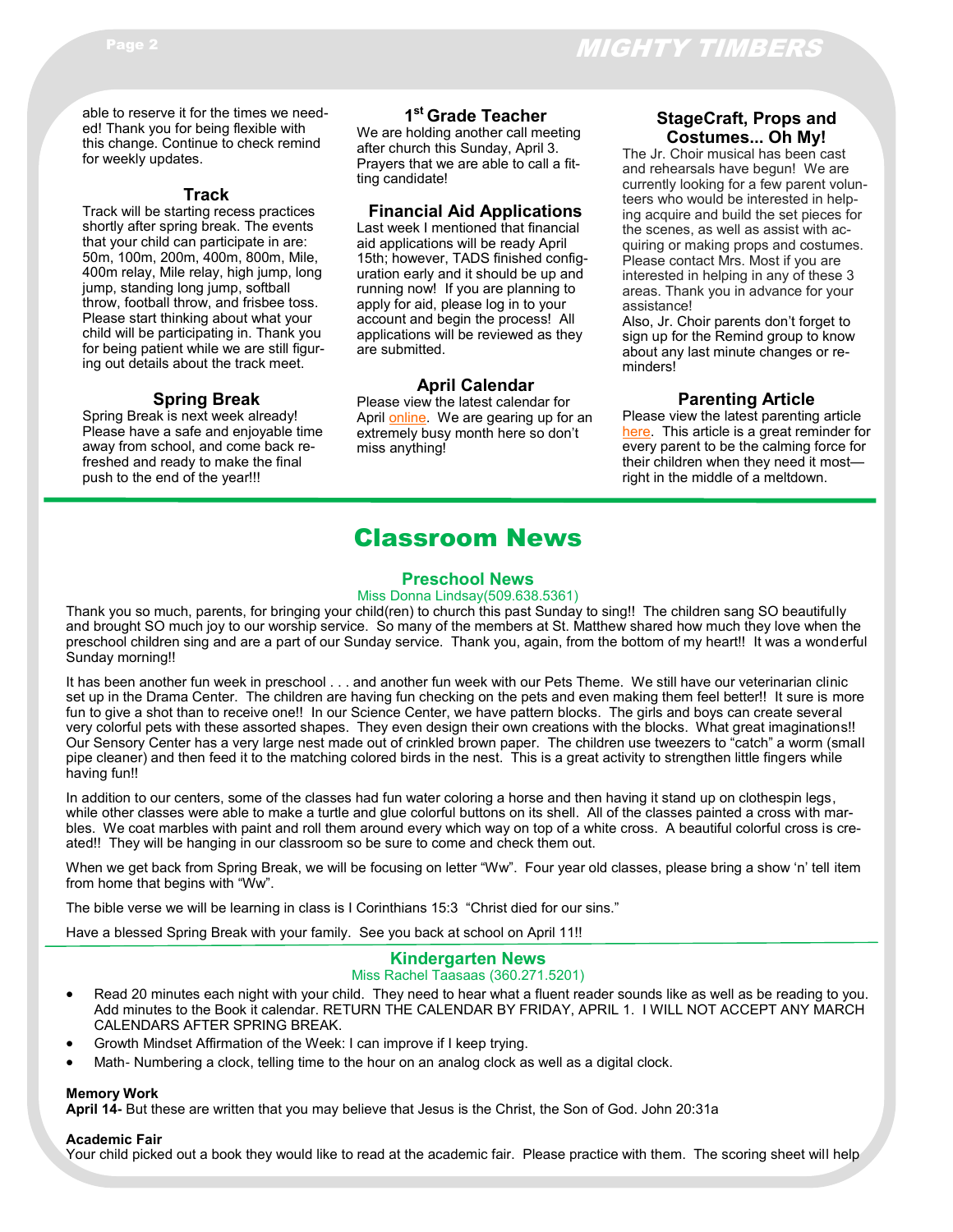you understand how they will be judged. We will do the first round of judging in class on April 19<sup>th</sup> and 20<sup>th</sup> from 11-12. I still need a few more judges. Please let me know if that would work with your schedule. You will not be judging your own child.

#### **Too Much Noise!**

Please make sure you are helping your child practice their lines for the play. We went through things on Tuesday and some of the kids didn't know their parts.

#### **Literature Bags**

I will be sending home Literature Bags this afternoon. Please review the inventory sheet and make sure all books and materials are in the bag. You will be responsible for any missing items.

#### **1st-2nd Grade News**

#### Miss Erika Rosenbaum (269.326.5437)

## **Memory Work/Christlight**

- 4/12 Matthew 22:37
- 4/14 Job 19:25a
- Please read the Bible stories (Jesus is Crucified, Our Savior Dies, Jesus' Burial and Resurrection, and Jesus' Grave is Opened) from this week with your child this weekend and sign and return the GREEN sheet.

#### **1st Grade Homework**

- Purple bookmark (Theme 8-1) will be due April 11.
- No new Lightning Words.
- There will be no spelling the week of April 11-15.
- Read 20 minutes a day.

#### **2nd Grade Homework**

- There will be no spelling the week of April 11-15.
- Read 20 minutes a day.

#### **Extra Notes**

- Continue to read and take the Accelerated Reader tests at home when your child finishes a book!
- March Book-It Calendars are due TOMORROW!
- Please continue to have your child bring a water bottle to school.
- The Academic Fair is quickly approaching. The five different speech categories include: four minute speaking, demonstration, poetry, prose, and storytelling. The speech your child choose is on the form that needs to be signed which is in your child's PINK folder. Please return the signed form sent home by April 13. It is important to be working with them on his or her speech as we don't have a lot of time to be practicing them in school! Thank you for your help with this!
- Consider coming to the auction April 23! We would love to see you there!
- Hope you have a wonderful and blessed spring break!

## **3rd-4th Grade News**

#### Mrs. Michelle Most (832.212.9102)

- It's that time of year again when the academic fair is upon us. The children will be choosing which style of "speech" they will be working on for the fair tomorrow, along with a slip of paper explaining things. We will then be getting any items together next week, but the majority of the work for it will be getting done at home. Preliminary judging will be on April 19 & 20. They will need it near perfect by these dates.
- **Academic Night judges** I am looking for a couple of parents to help judge our preliminary round for Academic night. If you would be willing to do so, please let me know.
- **\*\*\*Read for 20 minutes at home** We will be doing D.E.A.R. (Drop Everything And Read) time in class. If we can't get to it that day, then it will be a homework assignment just without the log.
- **Accelerated Reader or A.R**. can now be accessed from the comforts of your home! Just follow to find the link google [school.stmatthewspokane.org](http://school.stmatthewspokane.org/) > elementary school > classroom pages > [[Most\]](https://global-zone05.renaissance-go.com/welcomeportal/299566)
- **Writing** The children have been working hard on writing and sharing poetry. It has been so much fun! We have many budding poets in our class!

#### **Extra Notes**-

- **Report Card Envelopes -** Please return your child's report card envelope as soon as possible.
- **Read-to-Ride -** is due TODAY!
- Book-it! is due tomorrow. I will not accept them after spring break.
- **Classroom Donations -** We are in need of some forks, spoons, and wet wipes (baby wipes from Costco). If you'd be willing to pick up a box or two from Walmart, etc. Please let me know.. Thank you in advance.

Have a blessed Spring Break in the Lord!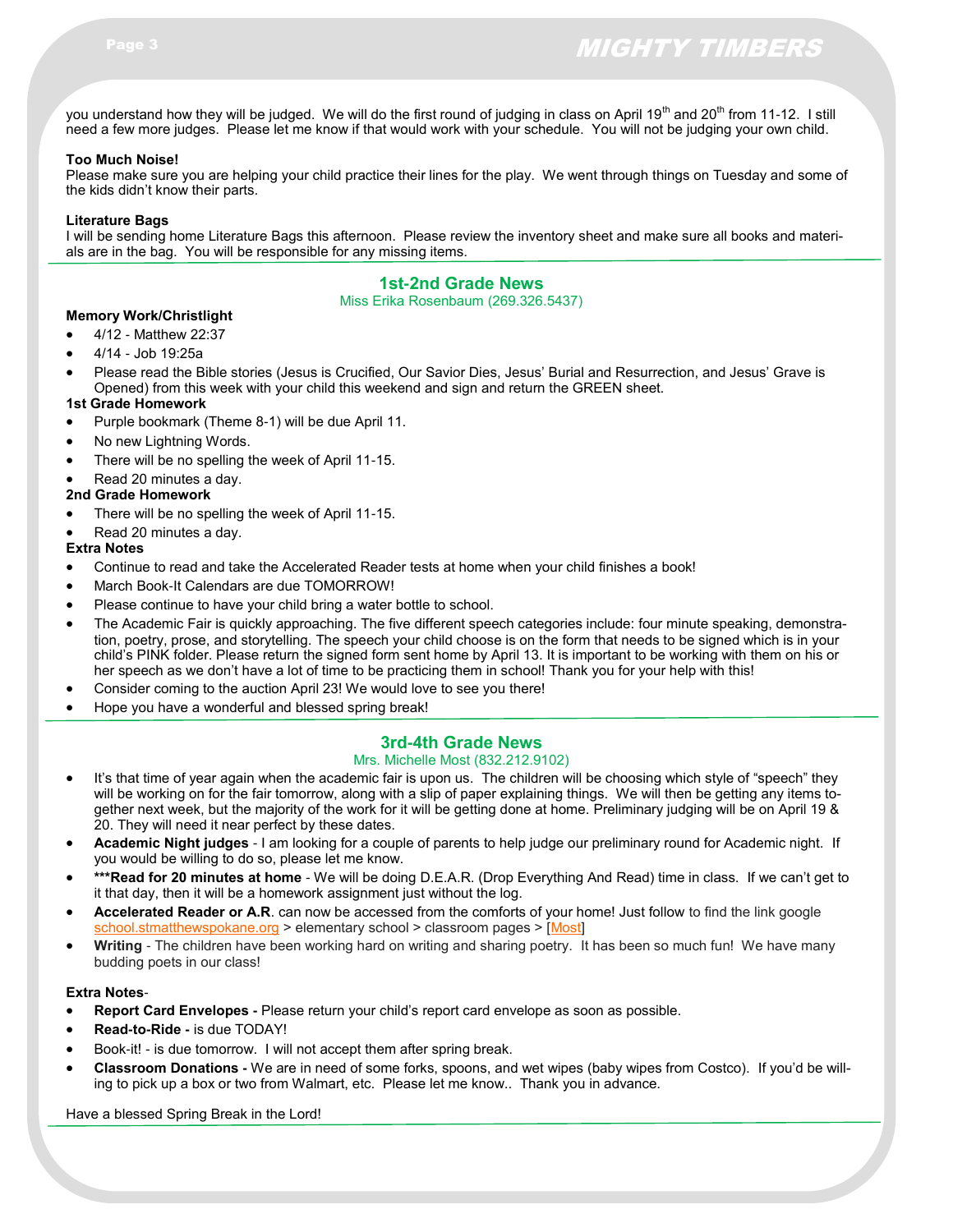## **5th-8th Grade News**

Mr. Jacob Biebert (715.402.0094)

Welcome to Spring break with Easter break soon to follow everyone! This is going to make April go by very quickly! There is however, a lot to get done in the month of April. These things would include the academic fair, auction, and a whole lot of learning. The kids will be practicing for the academic fair at school, but also will need to practice some at home as well. Please check in with your child about this, and also encourage your students to use their God-given gifts in other areas of the academic fair as well.

Here is next week's memory work:

Monday 4/4: Romans 3:23,24, Romans 8:1; Wednesday 4/6: 3<sup>rd</sup> Article up to "in the one true faith"; Thursday 4/7: Hymn 380

The 5-6<sup>th</sup> grade history class finished up their study of the French, British, and Spanish all competing for control in the new world. Now that the French have won the French and Indian War, we are ready to begin the road to self-government after spring break. This is such an exciting time period to teach. I am very much looking forward to our study of this content.

Now that the 7-8<sup>th</sup> graders have wrapped up their study of the Walla Walla Treaty Council and Yakama treaties, we will be starting a new study on the Hanford Nuclear Reservation and its effects on Indian country. This study will take us close to the end of April.

Our last cell piece that we want to learn about before wrapping up our unit is about cell growth and reproduction. Our test on cells will be next week Wednesday. Study guides will be passed out this week.

I hope you all have an amazing spring break. Enjoy the time off with family. I pray that your break is a refreshing breakup from the routine of school.

God Bless! See you after break!